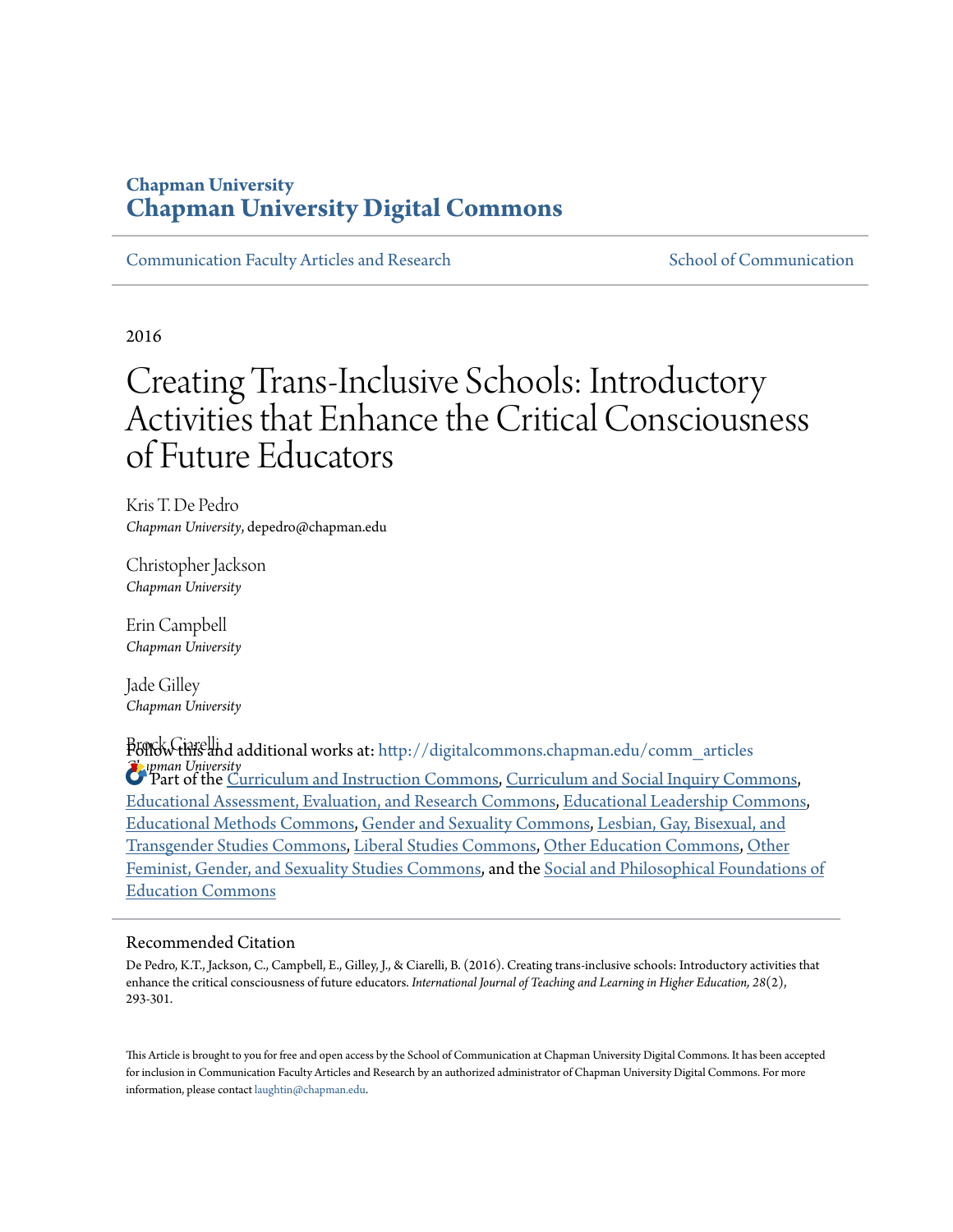# Creating Trans-Inclusive Schools: Introductory Activities that Enhance the Critical Consciousness of Future Educators

## **Comments**

This article was originally published in *[International Journal of Teaching and Learning in Higher Education](http://www.isetl.org/ijtlhe/abstract.cfm?mid=2223)*, volume 28, issue 2, in 2016.

# **Creative Commons License**<br> **C C C**

This work is licensed under a [Creative Commons Attribution-No Derivative Works 4.0 License.](http://creativecommons.org/licenses/by-nd/4.0/)

## **Copyright**

The authors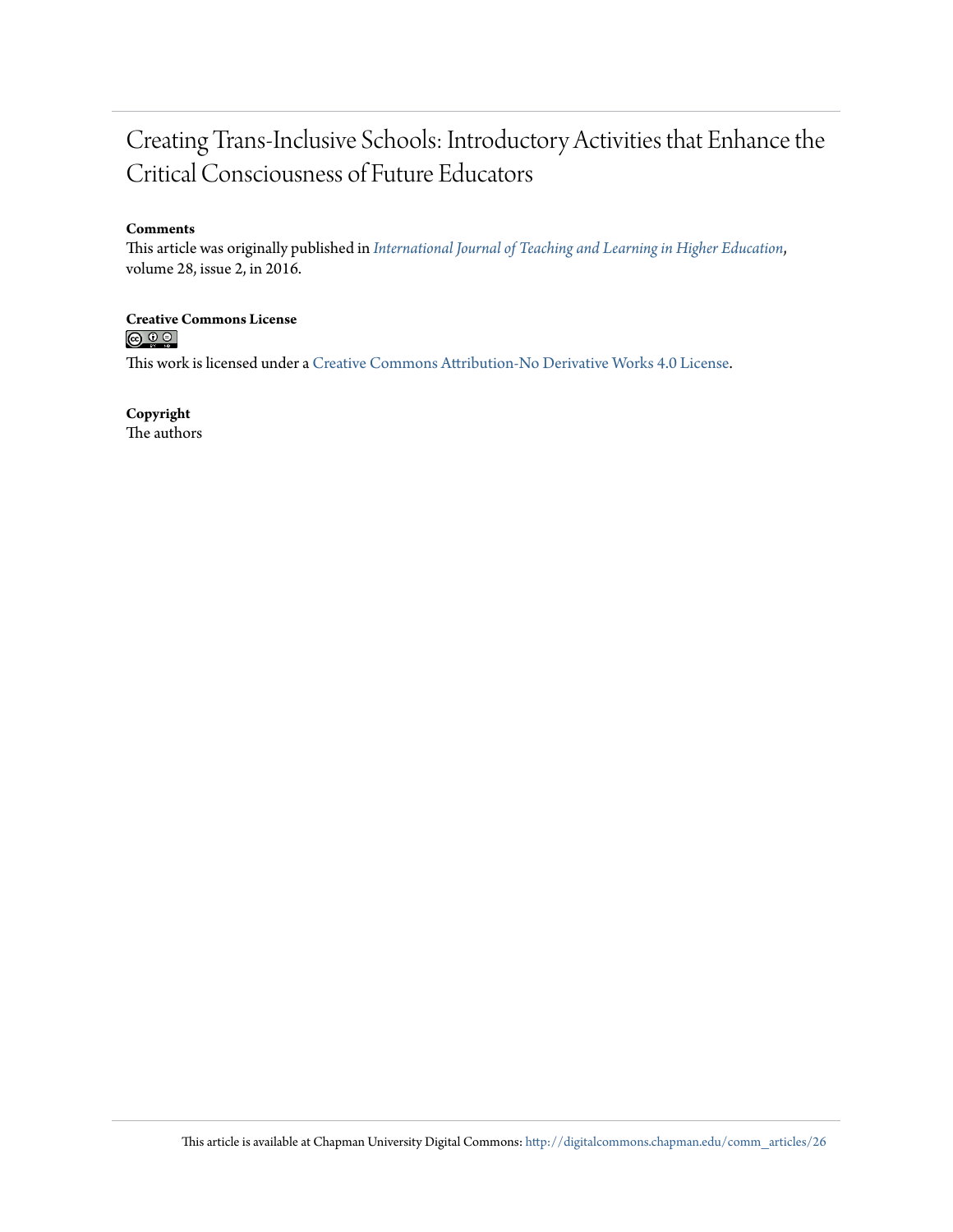# Creating Trans-Inclusive Schools: Introductory Activities that Enhance the Critical Consciousness of Future Educators

Kris Tunac De Pedro, Christopher Jackson, Erin Campbell, Jade Gilley, Brock Ciarelli *Chapman University*

The Lawrence King murder and other tragedies surrounding transgender youth have prompted a national discussion about the need for schools to be more supportive and inclusive of transgender students. In this multi-authored reflection, the authors describe a series of three introductory activities in an undergraduate educational studies course aimed at cultivating critical consciousness about transgender students. The instructor and students discussed their viewing of televised interviews featuring transgender individuals and participated in a gallery walk and a role-playing activity. These activities cultivated students' critical awareness of the experiences of transgender students and strategies for creating trans- inclusive classrooms and schools.

On February 12, 2008, fourteen-year-old Brandon McInerney brought a handgun to school and shot his classmate, Lawrence King, a transgender<sup>1</sup> student, twice in the back of the head during a computer class at E.O. Green Junior High School in Oxnard, CA. Major news agencies such as CNN and the *New York Times* covered the events leading and following this shooting for several years until Brandon McInerney's second degree murder conviction. *Valentine Road,* a 2013 HBO documentary, chronicled the tragedy, including the perspectives of E.O Green teachers and students and the prosecution of Brandon McInerney. The murder of Lawrence King and other recent tragedies (e.g., the widely publicized suicide of a transgender high school student, Leelah Alcorn) have shed light on the victimization of transgender youth in schools throughout the country (Kosciw, Greytak, Bartkiewicz, Boesen, & Palmer, 2012; Pullen, 2010). Findings from the 2013 National School Climate Survey (NSCS) show that teachers and principals have crafted policies that directly target transgender students. For instance, the NSCS found that 42.2% of transgender students had been prohibited from using their preferred names, and 59.2% of transgender students had been required to use a bathroom or locker room of their legal biological sex. Other studies have found that transgender youth experience significantly higher levels of verbal and physical harassment from peers when compared to their gender conforming peers (Kosciw et al., 2012; Russell, Ryan, Toomey, Diaz, & Sanchez, 2011). Forms of harassment include having their gender and/or sexual identity questioned by peers, experiencing physical assault, being deliberately excluded from school activities, being the object of hate-motivated speech, and having feelings of social isolation (Kosciw et al.,

2012). A hostile school environment and consistent school victimization are associated with depression, suicide, dropout, academic failure, substance abuse, risky sexual behaviors, and long term outcomes such as poverty and unemployment (Goldblum et al., 2012; Greene, Britton, & Fitts, 2014).

In response to recent tragedies and concerning school climate data, national education organizations (e.g., Gay, Lesbian, and Straight Education Network) have advocated for the training of teachers, principals, and other school staff on how to support the well-being of transgender students. Some professional development for educators conducted by organizations such as Gender Spectrum and TransYouth Family Allies have emerged in public schools throughout the country. Given the call for more training, this multi-authored reflection of a professor and students in a undergraduate education course outlines introductory activities for future educators interested in creating inclusive schools for transgender youth.

#### **Creating Trans-Inclusive Schools**

Cultivating a supportive school environment for transgender students necessitates the training of teachers, principals, and school staff in how to develop safe and protective classroom and school environments (Fisher & Kennedy, 2012). However, recent research has indicated that university-based teacher education programs lack curriculum and training opportunities for future teachers and principals. In a content analysis of educational foundations textbooks, Macgillivray and Jennings (2008), for instance, found that less than 1% of content in educational foundations textbooks include any lesbian, gay, bisexual, or transgender topics. Of the content that relates to these topics, the authors found that educational foundations textbooks treat LGBT individuals

 $<sup>1</sup>$  A term for people whose gender identity, expression, or</sup> behavior is different from those typically associated with their assigned sex at birth.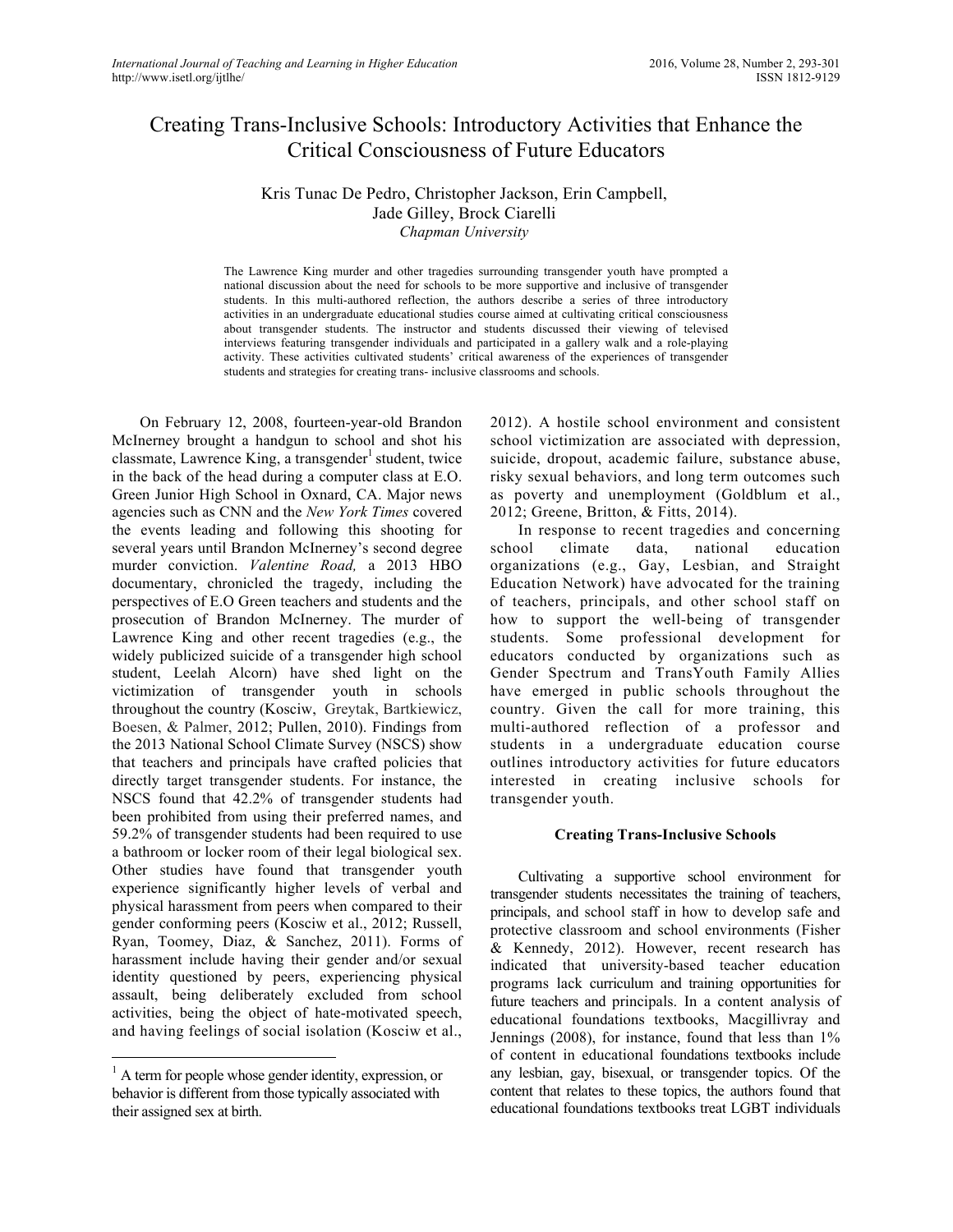in general as victims and pathologize their sexual and gender identities and life experiences. Moreover, few teacher education programs provide training on school and classroom-based strategies aimed specifically at supporting the students in school (Jennings & Macgillivray, 2011; Jennings & Sherwin, 2008; Macgillivray & Jennings, 2008).

#### **Affirmative Trans-Inclusive Educators**

Teachers and principals can affirm transgender youth by approaching the planning and implementation of curriculum, instruction, and school policies with a transinclusive perspective (Meyer & Pullen Sansafacon, 2015). In classrooms, teachers and other school staff can model the use of gender-inclusive language with students and develop caring relationships with transgender students (Meyer & Pullen Sansafacon, 2015). Teachers could also include transgender topics across the curriculum. When choosing texts for a high school literature class, for instance, a teacher could assign students an autobiography that describes the complexities of life for a transgender individual. At the school level, principals may develop and implement schoolwide policies and procedures that address discrimination. School leaders enforce policies that protect the rights of transgender female students to fully participate in girls' sports teams, provide gender inclusive facilities, and draft dress codes that permit transgender students to express their gender identity without discrimination.

#### **The Role of Critical Consciousness in Developing Trans-Inclusive Educators**

The main objective of this course was to create learning opportunities for future educators to develop their critical consciousness about transgender students in schools and how to make school environments trans-inclusive. Educators develop critical consciousness by participating in dialogues about how schools reinforce power, privilege, and oppression in society and how they can interrupt transphobia and cisgender privilege<sup>2</sup> through curriculum and school policy.

**Defining critical consciousness**. Critical consciousness aims for students to develop an in-depth understanding of the world, allowing for the perception and exploration of social and political contradictions (Freire, 1973; Watts, Diemer, & Voight, 2011). Watts,

Diemer, and Voight (2011) also defined critical consciousness as providing educational spaces "where oppressed or marginalized people learn to critically analyze their social conditions and act to change them." (p. 44). In educational settings that aim for critical consciousness, Freire (1973) implies intergenerational equity between students and teachers. Both students and teachers learn, question, reflect and participate in meaning making activities as a community. Freire (1973) outlines three interrelated mechanisms of critical consciousness that are seen in social justice oriented courses: critical reflection, political efficacy, and critical action (Freire, 1973). First, critical reflection is the process in which a person has the opportunity to observe and reject oppressions in society. This includes observing and evaluating social behaviors, laws, and policies in any given situation. For instance, cisgender students may experience greater critical consciousness by watching a film of a gender non-conforming student who is murdered at school by a cisgender classmate. Freire (1973) explained critical consciousness as a sociopolitical educative tool that engages learners in questioning the nature of their historical and social situation. Second, students experience a sense of sociopolitical efficacy: the belief that one is able to transform the conditions of a society that produces injustice. Third, students develop skills for critical action, defined as active participation in personal and/or community level activities and practices that change the conditions that sustain social inequities. In the context of this course, the series of activities primarily created opportunities for students to develop their critical consciousness, specifically 1) using critical reflection through observing transphobia and cisgender privilege in televised interviews; 2) developing a sense of sociopolitical efficacy by identifying how schools as institutions reinforce transphobia and cisgender privilege; and 3) simulating critical action through role playing activities that bring about strategies for change.

**Using sociocultural learning and counseling approaches for critical consciousness.** Classroom activities framed by sociocultural learning support the development of critical consciousness. Sociocultural learning theories emphasize the interconnectedness of social and individual processes in the co-construction of knowledge among students and teachers (John-Steiner & Mahn, 1998). Current applications of sociocultural theory include students and teachers co-participating in cooperative learning, collaborative learning, and joint discovery. Hence, instead of a teacher lecturing about existing knowledge of a topic, knowledge about the topic is co-constructed by teachers and students (John-Steiner & Mahn, 1998). In a sociocultural learning classroom, teachers and students share defined tasks of questioning, clarifying,

 $2^2$  Cisgender is a label for individuals who have a match between the gender they were assigned at birth, their bodies, and their personal identity. Cisgender privilege refers to institutional and interpersonal practices that reinforce cisgender as normal and transgender as abnormal. Transphobia is defined as emotional disgust, fear, anger, or discomfort felt or expressed towards people who do not conform to society's expectations.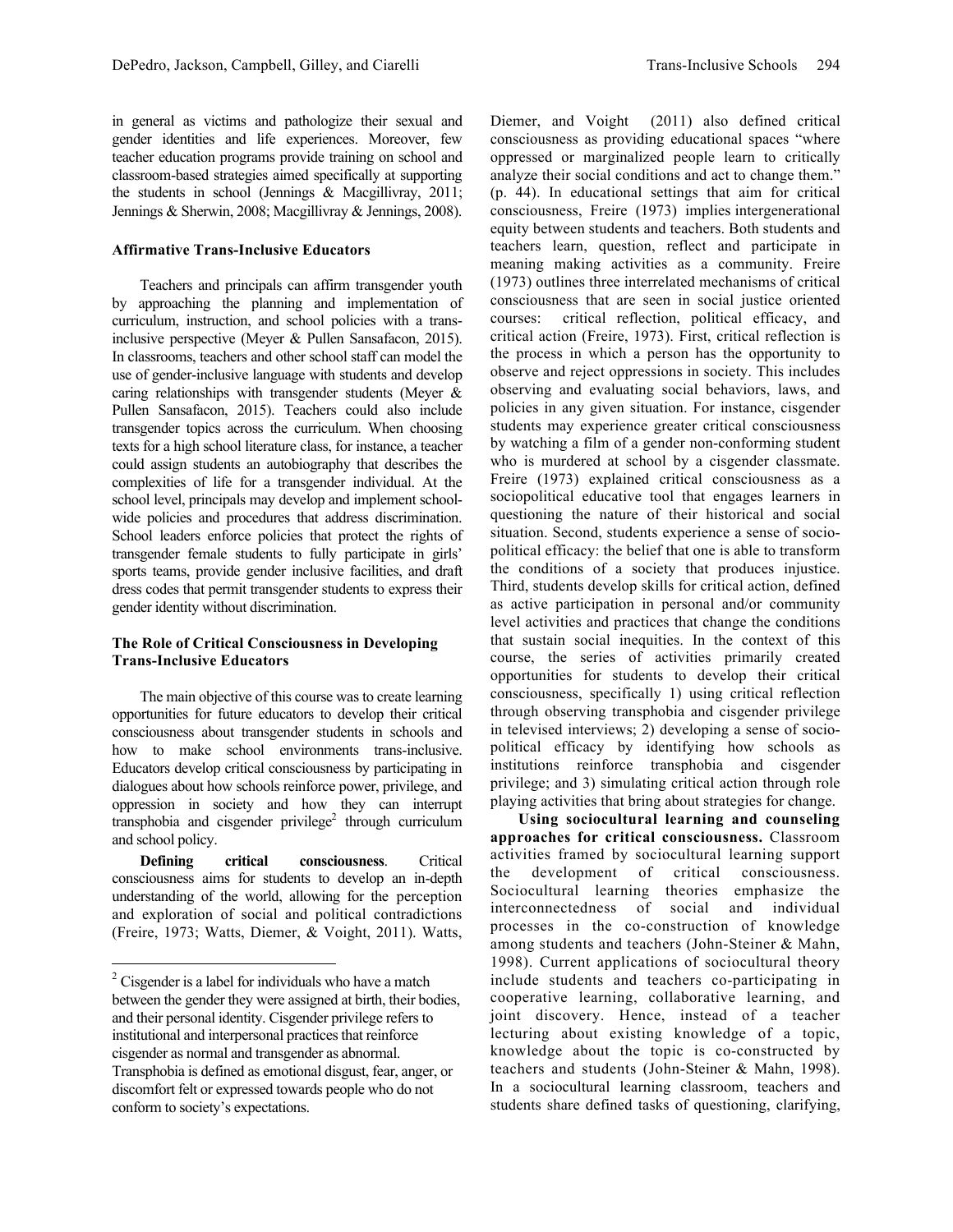summarizing, and predicting in order to construct knowledge. In the context of this course, sociocultural theory was demonstrated in the viewing of the televised interviews, gallery walk, and follow-up discussions in both whole group and small group formats. These activities supported students in a) gaining awareness about oppression aimed at the transgender community, b) assessing the role of social institutions (e.g., schools, family, health care, religious institutions) in reinforcing the marginalization of transgender students, and c) exploring how schools can support the inclusion of transgender students.

Counseling approaches can also be utilized to help students develop critical consciousness. According to Blatner (2006), counseling techniques can be useful tools when teaching in a classroom setting, especially in the higher educational system. Blatner (2006) believed that "experiential learning, for some academic subjects, is an ideal tool" (p. 30). One such tool is role-playing, a therapeutic activity used in Gestalt therapy, psychotherapy, person centered therapy, reality therapy, and sociodrama (Berven & Thomas, 2004; Blatner, 2006). For college students, role-playing with peers helps them understand multiple perspectives of highly sensitive, controversial issues (Berven & Thomas, 2004). Role-playing also gives students the opportunity to visualize a meaningful conversation or situation with another person or group (Blatner, 2006). In the process, students figuratively place themselves in the lives of the other individuals as they practice what they would do or say in a particular situation. An open-ended whole class dialogue follows and elicits critical thinking about the controversy. In this course, roleplaying was utilized to help students understand the challenges of school leaders implementing transinclusive policies, amidst resistance from parents, teachers, students, and other school stakeholders.

#### **Methods**

From the perspectives of an instructor and students in an undergraduate education course, this instructional article outlines activities designed to introduce future educators to key issues surrounding transgender youth in schools and practices for creating trans-inclusive school environments. The activities enhanced the critical consciousness of students as they investigated cisgender privilege and transphobia in schools and ways to interrupt these dynamics as future educators. Sociocultural learning and counseling approaches in the activities were utilized so that students could actively construct critical consciousness.

#### **Overview of Trans-Inclusive Educational Strategies**

As seen in Figure 1, students engaged in a series of three classroom activities aimed at facilitating critical consciousness: critical reflection, development of a sense of socio-political efficacy, and critical action. First, students and instructors viewed television interviews featuring notable transgender advocates and witnessed transphobia and cisgender privilege. Second, the students embarked on a classroom gallery walk to document how cisgender privilege and transphobia operate in schools and other social institutions (e.g. law and health care). Third, the students engaged in a debate about the inclusion of transgender athletes in high schools and participated in a role-playing activity in which they, as school principals, described a transinclusive athletic policy in a fictional high school in front of an audience of teachers, parents, students, and other school stakeholders.

Prior to these activities, the instructor presented the concepts of cisgender privilege, transphobia, and oppression to the class. After each concept was defined, the instructor provided examples of cisgender privilege and transphobia in the media. In order to create a safe space, the instructor and students also constructed a list of group norms for all class activities. Some expectations included understanding that there are no right or wrong answers, using "I" statements, maintaining confidentiality (e.g., what is discussed in the room stays in the room), and bringing positive energy. The instructor and students also agreed on the norm, "move forward, move back," which encourages students to monitor how often they contribute to small group and whole group discussions. As seen in Tables 1-3, we provide key suggestions for the implementation of each activity.

**Transphobia and cisgender privilege in media.**  As seen in Table 1, the first activity involved students' viewing of television interviews between transgender advocates and popular journalists on major television networks. The first clips were two interviews between Janet Mock, an African-American transgender woman, and Piers Morgan, a prominent journalist on the CNN program, *Piers Morgan Tonight*. The first interview held the tagline, "Born a boy, now a girl." Piers Morgan asked Janet Mock about questions focusing on the biological transition. For instance, Morgan repeatedly asked questions regarding the gender re-assignment surgery and being born a boy, which offended Janet Mock. In the days that followed the interview, Morgan received public backlash on social media websites such as Twitter for his series of questions, which were perceived by members of the transgender community as offensive. Morgan and his CNN team conducted a second, impromptu interview with Janet Mock days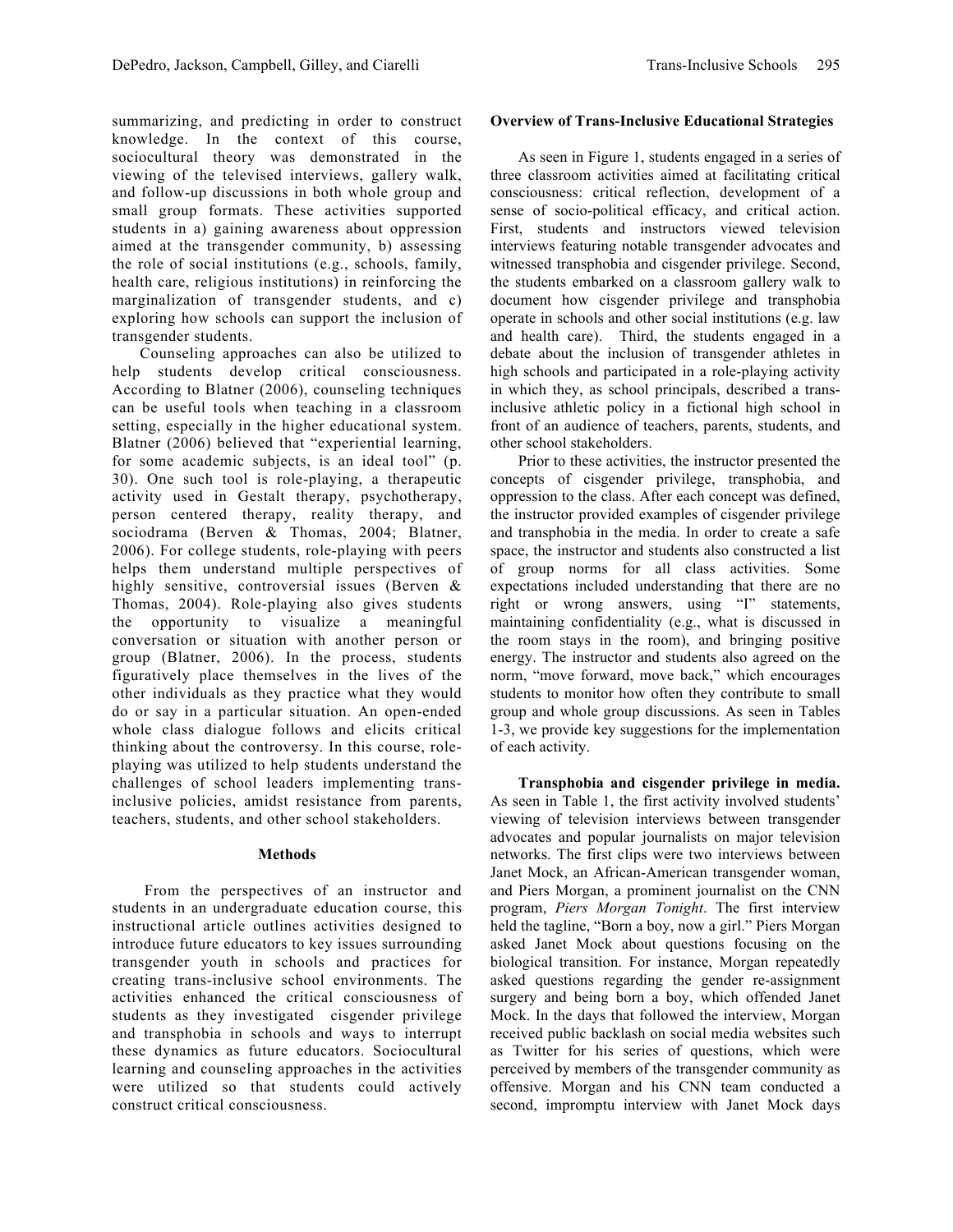| Critical Reflection about<br><b>Televised Interviews</b>                                                          | Sense of Socio-Political Efficacy<br>in Gallery Walk                                                                                                                                                                                             | Critical Action in Role Playing                                                                                                                          |
|-------------------------------------------------------------------------------------------------------------------|--------------------------------------------------------------------------------------------------------------------------------------------------------------------------------------------------------------------------------------------------|----------------------------------------------------------------------------------------------------------------------------------------------------------|
|                                                                                                                   |                                                                                                                                                                                                                                                  |                                                                                                                                                          |
| Students and instructor observe<br>and discuss transphobia and<br>cisgender privilege in televised<br>interviews. | Students and instructor participate<br>in a gallery walk and in-class to<br>discover how schools and other<br>institutions reinforce transphobia<br>and cisgender privilege. These<br>discussions stimulate their sense<br>of political efficacy | Students and instructor engage in role-<br>playing activity and construct strategies<br>for drafting and implementing<br>transinclusive school policies. |

| Figure 1                                                                  |
|---------------------------------------------------------------------------|
| The Development of Critical Consciousness in a Series of Three Activities |

| Critical Reflection of Transphobia and Cisgender Privilege in Televised Interviews |                                      |                                      |  |
|------------------------------------------------------------------------------------|--------------------------------------|--------------------------------------|--|
|                                                                                    |                                      | <b>Suggestions for Activity</b>      |  |
| Learning Objective                                                                 | Summary of Activities                | Implementation                       |  |
| 1. Identify transphobia and cisgender                                              | 1. Students view a series of         | 1. Anticipate that students may      |  |
| privileges occurring in each                                                       | television interviews between        | display a variety of reactions,      |  |
| interview.                                                                         | transgender advocates and popular    | including abhorrence, to transphobia |  |
|                                                                                    | journalists.                         | in the interviews.                   |  |
| 2. Participate in critical reflection                                              |                                      |                                      |  |
| about transphobia and cisgender                                                    | 2. Students then share their initial | 2. Help students to understand that  |  |
| privilege.                                                                         | reactions with partners.             | there may be other views other than  |  |
|                                                                                    |                                      | their own.                           |  |
|                                                                                    | 3. As a whole group, students assess |                                      |  |
|                                                                                    | and discuss examples of transphobia  | 3. Encourage students to challenge   |  |
|                                                                                    | and cisgender privilege in the       | their own cisgender privilege and    |  |

televised interviews.

| Table 1                                                                            |  |
|------------------------------------------------------------------------------------|--|
| Critical Reflection of Transphobia and Cisgender Privilege in Televised Interviews |  |

later to discuss the social media aftermath of the first interview.

Students then watched a second series of two interviews on the Katie Show between prominent talk show host and journalist Katie Couric and a transgender actress and advocate, Laverne Cox. In the first interview, Katie Couric also asked probing questions about gender reassignment. Laverne Cox responded with the explanation that the lives of transgender women are more complex than the gender reassignment process and include disproportionate rates of unemployment, homelessness, and violence towards transgender women of color. After students watched these clips, they shared initial reactions with partners and then were prompted by the instructor to assess and think about transphobia and cisgender privilege in the televised exchanges. As a whole class, the class also discussed how Piers Morgan's line of questioning may have been transphobic and how Mock used media to uncover other issues surrounding the transgender

community (e.g., poverty rates, homelessness, and discrimination). One student, a cisgender male, responded by saying that Piers Morgan, a cisgender male, talked over Janet Mock, adding that this is an example of cisgender privilege at work.

transphobia.

**Developing awareness of how schools and other institutions reinforce cisgender privilege.** As seen in Table 2, the second set of activities involved a gallery walk for students to assess how schools and surrounding institutions can reinforce cisgender privilege through transphobic school policies and practices. In this activity the instructor posted seven pieces of chart paper at different points in the room. Each piece of chart paper had a name of an institution in large print: school, family, health care, religious institution, law, and media. Students were divided into seven groups of 3-4 students and were assigned to one institution. As a group, they discussed how this institution may reflect cisgender privilege and enact transphobia and then write examples on the chart paper.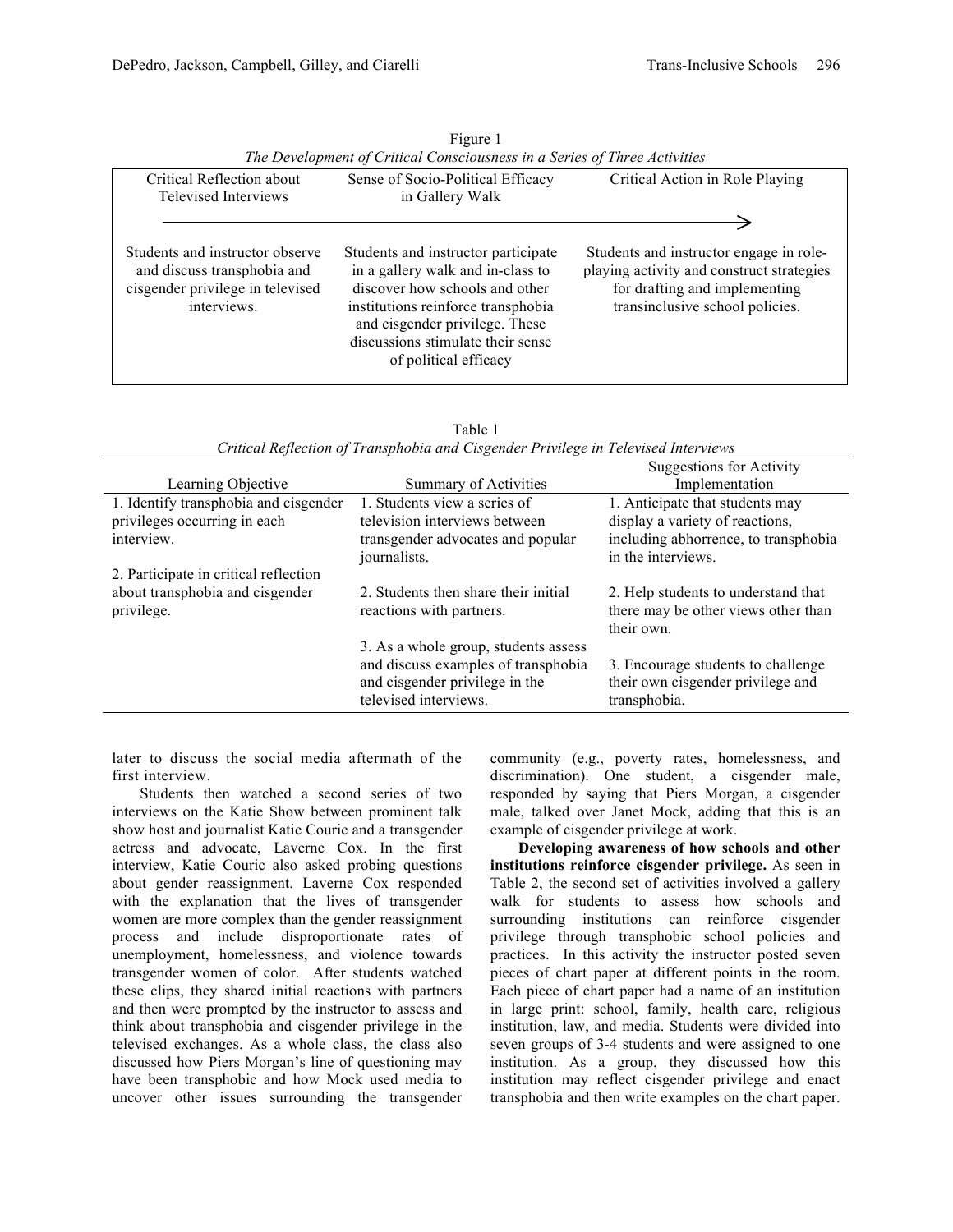|                                        |                                                               | <b>Suggestions for Activity</b>                                        |
|----------------------------------------|---------------------------------------------------------------|------------------------------------------------------------------------|
| Learning Objectives                    | Summary of Activities                                         | Implementation                                                         |
| 1. Assess how schools and              | 1. In a gallery walk format, students                         | 1. Mark and affix each piece of                                        |
| surrounding institutions reinforce     | in groups of 3-4 are prompted to                              | chart paper with the name of a                                         |
| cisgender privilege.                   | write down examples of each                                   | societal institution around the room.                                  |
|                                        | institution reinforces transphobia                            | One piece of chart paper is the                                        |
| 2. Explore how multiple societal       | and cisgender privilege. Societal                             | school institution and is positioned                                   |
| institutions influence school          | institutions include school, family,                          | in the center of the room on a table.                                  |
| policies and practices.                | health care, religious institutions,                          | This demonstrates that surrounding                                     |
|                                        | laws, and media.                                              | institutions influence schools.                                        |
| 3. Transition from critical reflection |                                                               |                                                                        |
| to the development of a sense of       | 2. After the gallery walk, each                               | 2. Allow enough time for each                                          |
| political efficacy for transgender     | group reflects on written responses                           | group to reflect at each institution                                   |
| students.                              | in one institution.                                           | (about six minutes per institution).                                   |
|                                        |                                                               |                                                                        |
|                                        | 3. The whole group conducts an                                | 3. During whole group                                                  |
|                                        | open discussion about transphobia<br>and cisgender privilege. | conversations, make connections on<br>how forms of cisgender privilege |
|                                        |                                                               | and transphobia in different                                           |
|                                        |                                                               | institutions are interconnected.                                       |
|                                        |                                                               | (E.g. Negative media                                                   |
|                                        |                                                               | representations of transgender                                         |
|                                        |                                                               | individuals may fuel the views and                                     |
|                                        |                                                               | practices of transphobic teachers).                                    |
|                                        |                                                               |                                                                        |

Table 2 *Sense of Political Efficacy for Transgender Students in a Gallery Walk*

Every six minutes each group rotated to the next institution, discussed previous responses, and recorded new responses. At the end of the multiple rotations, each group returned to their first institution, discussed all the responses, and reported back to the whole group about what written responses were most surprising to them. One group of students was tasked with reviewing their peers' written responses to how media reinforce cisgender privilege and enact transphobia. A student from this group commented that she was surprised that current portrayals of transgender individuals in television shows are pathologizing and/or objectifying.

**Enacting trans-inclusive policies as a high school principal.** As seen in Table 3, the third activity involved students reading a recent state education policy about the inclusion of transgender female athletes in high school girls' sports. In small groups, students discussed their personal perspectives, which resulted in a whole class discussion on how high school sports reinforce the gender binary in such sports. The instructor then asked students to hypothesize a new policy requiring the inclusion of transgender athletes into girls' sports at a local high school near the college campus. Then, drawing from personal knowledge of the community, students discussed the potential reactions of parents and then challenges of a principal tasked with policy implementation. Students then drafted a two-paragraph school policy and implementation plan. The next part of the activity required a student to play the role of a principal delivering the policy and enforcement plan at a high school parent meeting. Students in the audience played the role of parents, teachers, and school staff, asking potential questions regarding transgender athletes in girls' sports. After the role-play activity, the instructor then led a group discussion regarding the misconceptions of transgender athletes, stereotypes, and school enforcement challenges. One student, who played the role of the principal, commented that transgender male to female athletes have an unfair advantage in competitive high school sports, which resulted in a class debate. This debate provided students with an opportunity to reflect on cisgender privilege and its effects on transgender students.

## **Students' Reflection about Activities**

In this section, each of the three student coauthors present their reflections on the activities. Each co-author demonstrated their process of growing awareness of issues surrounding transgender students and trans-inclusive schooling.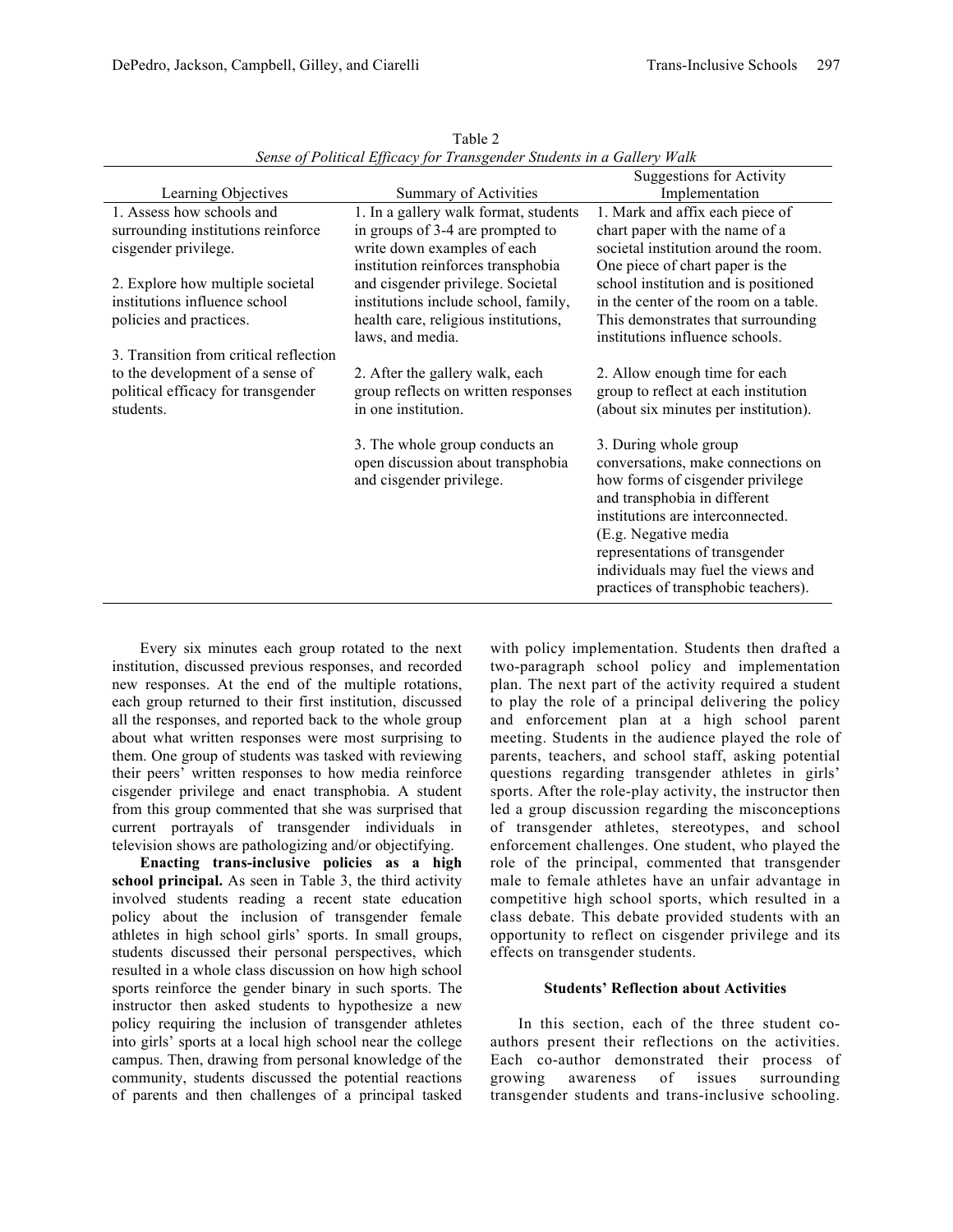|                                        |                                        | <b>Suggestions for Activity</b>          |
|----------------------------------------|----------------------------------------|------------------------------------------|
|                                        |                                        |                                          |
| Learning Objectives                    | Summary of Activities                  | Implementation                           |
| 1. Develop skills for critical action. | 1. Students read a recent state        | 1. Be aware that students playing the    |
|                                        | education policy about the inclusion   | role of the principal are faced with     |
| 2. Reflect on cisgender privilege and  | of transgender female athletes on      | the difficult task of announcing a       |
| its effects on transgender students.   | high school girls' sports teams.       | plan to a concerned school               |
|                                        |                                        | community with individuals who           |
| 3. Experience how critical action can  | 2. Small groups of students discuss    | may or may not agree with the            |
|                                        |                                        |                                          |
| be embraced or rejected by a variety   | their personal and others'             | policy. Remind students about safe       |
| of individual in a school community.   | perspectives about the policy.         | space rules.                             |
|                                        |                                        |                                          |
| 4. Transition from a sense of          | 3. Students then draft a school policy | 2. During the role-play, instructor      |
| political efficacy to critical action. | and implementation plan for the        | can spark the role playing activity      |
|                                        | inclusion of transgender athletes.     | with questions, comments, and            |
|                                        |                                        | concerns                                 |
|                                        | 4. The class chooses one student to    |                                          |
|                                        | play the role of a principal who will  | 3. Encourage students to see how         |
|                                        | explain the implementation plan at a   | school policies may be accepted and      |
|                                        |                                        |                                          |
|                                        | school board meeting.                  | critiqued by members of a school         |
|                                        |                                        | community.                               |
|                                        | 5. During the role-play, other         |                                          |
|                                        | students in the audience play the role | 4. Provide students with an              |
|                                        | of parents, teachers, students, and    | opportunity to debrief through           |
|                                        | school staff, asking potential         | writing an in-class individual           |
|                                        | questions regarding the new            | reflection after the role play activity. |
|                                        | transgender inclusive policy.          |                                          |
|                                        |                                        |                                          |

Table 3 *Enacting Trans-inclusive Policies as a High School Principal*

#### **Exploring Transphobia and Cisgender Privilege in Television Interviews: Student Co-Author #1**

Just one week before inter-term classes started at Chapman University, Leelah Alcorn, a transgender female, took her own life. News of this tragedy quickly spread through countless media outlets. The world's eyes were opening to the devastation that affects so many transgender youth. The LGBT and Question Issues in Education class was an enlightening course because it opens students' eyes to many issues that the LGBTQ community faces. The way media was used in the classroom to educate students on transphobia, cisgender privilege, and the exploration of the experiences of transgender individuals was extremely insightful.

I believe using videos from media outlets can fight transphobia. I've always believed bigotry could be stopped by literally putting a face and personality to an individual. I believe it's more difficult to hate a group of people when you can understand and empathize with their struggles. When we watch videos of someone sweet and funny like Jazz or eloquent and powerful like

Laverne Cox who speaks about their life experiences, it's one of strongest ways I've ever seen oppression fought. It reminds me that everyone is human being and deserves respect.

Even when our discussion became controversial, I could tell that everyone in class had their best interests at heart, though some conversations (like one about transgender teens joining high school sports) began to border on discrimination. A reminder that the discussion was about children who just wanted to enjoy their high school experience helped steer it back. Seeing actual transgender people helped humanize them for many students, especially those who may have never met a transgender person before. Shows like Orange is the New Black, discussed several times in class, are essential to this process, as well as for people who have yet to come out to friends and family and want to ease them into the concept.

As a cisgender woman with transgender friends, I feel it is part of my responsibility to promote equity. Using videos of transgender individuals is a great way to advocate by, not over their voices. I believe this class proved this approach to be true. I believe by the end of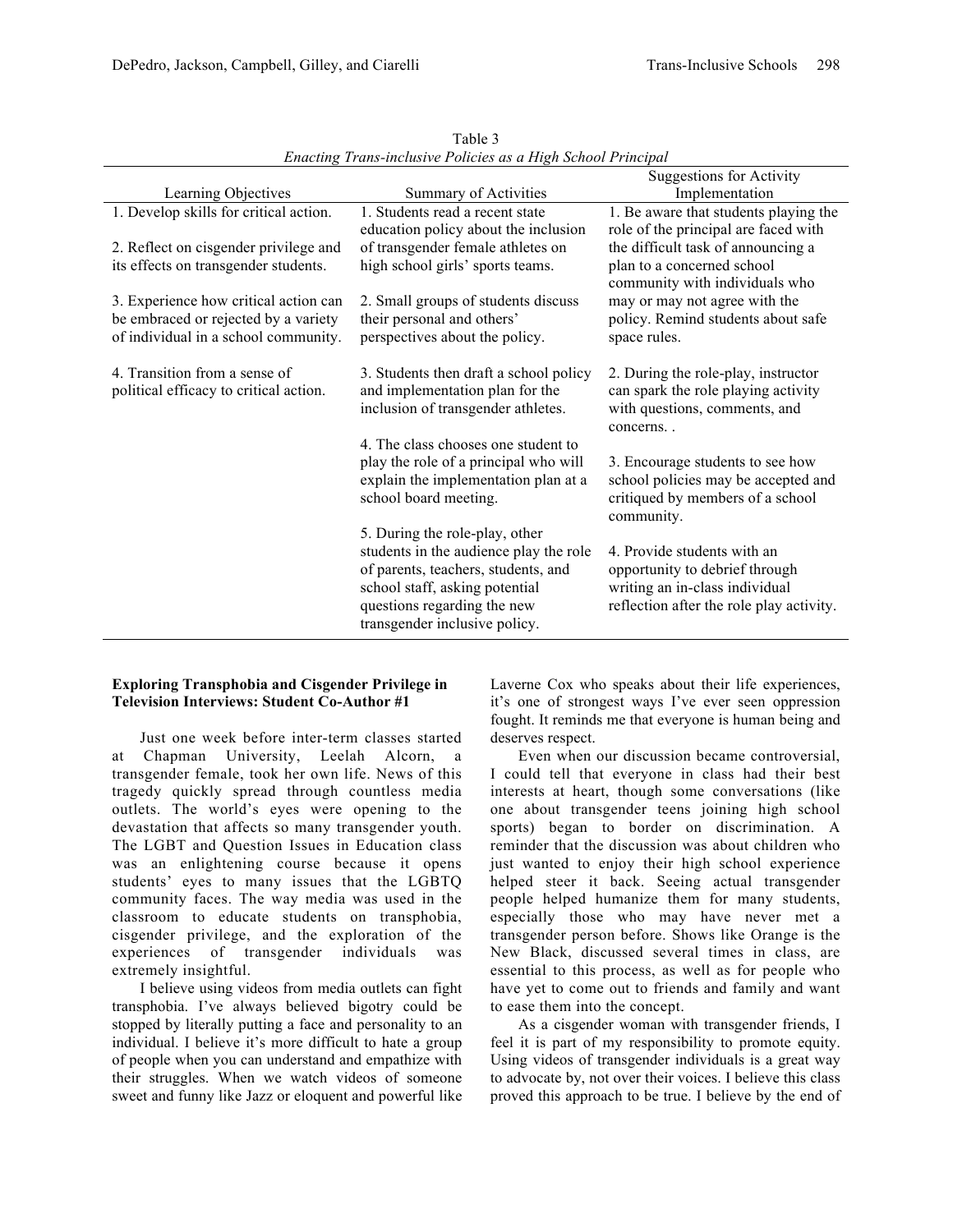the class the students came more enlightened and able to be better allies for transgender individuals.

#### **Developing My Awareness of How Institutions Reinforce Cisgender Privilege: Student Co-Author #2**

Before taking LGBTQ Issues in Education, I took a primarily ambivalent stance about issues the LGBTQ community faced. After watching inspirational and enlightening LGBTQ advocate videos and participating in The Gallery Walk exercise that facilitated much classroom discussion, I quickly transformed my stance on LGBTQ issues. I began to adopt a more active approach. I suddenly felt the overwhelming urge to protect the rights of the transgender community as if they were my own rights being attacked. The Gallery Walk was one activity that facilitated internal change by humanizing the experiences of the transgender community. This activity allowed me to disassemble the mystery, fear, and uncertainty behind transgender individuals and cisgender privilege. I began to establish a level of equality between the different groups of individuals.

The Gallery Walk was particularly effective in educating myself and other students about transphobia by encouraging the students to give specific examples of transgender oppression they've seen or experienced within the various institutions they're a part of. These included such institutions as schools, churches, courts, and healthcare systems. Providing real-life examples helped students understand issues in the Transgender community by directly stating the rights being stripped from them in comparison to the cisgender individuals. These activities introduced new information to create ways to deconstruct transphobia and cisgender privilege. Because previous exercises and discussions placed transgender and cisgender individuals on an equal level, students soon adopted an active approach to understanding the constructs that particularly oppressed the transgender community. In addition to understanding the existing oppressions, we were motivated to go a step further by using class activities to initiate change.

#### **Enacting Trans-inclusive Policies as a High School Principal: Student Co-Author #3**

This course was the first LGBTQ class I've taken, and to say that the process was an eye opener is an understatement. I realized the issues of the LGBTQ community are constantly disregarded. Through discussions, role-playing, activities, and reflections the instructors were efficiently able to cover critical, difficult, and important material. The instructors effectively used different methods to teach an eclectic group of students about LGBTQ issues.

The most eye-opening and thought provoking aspect of the course was our time specifically exploring transgender issues. We touched on various parts of the subject, from basic language to the psychological aspect a transgender person might go through and issues they face in schools and society. To me, the best activity in the course was when I role-played as a principal of a high school who was implementing new school policies for the equality of transgender students. The rest of the class roleplayed as parents who raised issues and concerns about the new policies. Granted, everyone was playing a part, but the hurtful, ignorant questions and comments coming from the 'parents' made me see the struggle transgender individuals endure.

Transphobia in education is a prominent issue that is difficult to eliminate. Society doesn't always cope well with change because we don't know how to handle change. I've learned that fear from transphobia has a much broader definition than just being afraid. Transphobia is immeasurable today because transgender inclusivity is a new concept for society. Leaders should consider the interests of everyone and apply transgender inclusive policies. Role-playing as a principal made me think, how does one eradicate transphobia? Being in a leadership position, like a high school principal, you have to be cautious to do what's right and execute policies in a reasonable manner. This role-playing experience made me believe our society needs transformational leaders that demonstrate strong leadership skills.

#### **Discussion and Limitations**

The reflections suggest that all three activities supported students' critical consciousness (e.g., sense of political efficacy, critical reflection) of transgender students and the need for trans-inclusion in schools. Erin's and Jade's reflections indicate a sense of critical reflection about how transgender students are mistreated by teachers and students and at the institutional level, prompting a desire to change schools. Moreover, Brock's reflection shows that students may have developed a sense of political efficacy. Brock's reflection recounts the role-playing exercise, where students participated in divisive arguments, common among parents and educators regarding trans-inclusive school policies. Brock further notes that application of trans-inclusion in schools accounts conflicts with the prejudice of stakeholders in a school community (e.g., parents and principals). A principal interested in transinclusion would have to craft school policy that advances inclusion but acknowledges the lack of willingness of parents,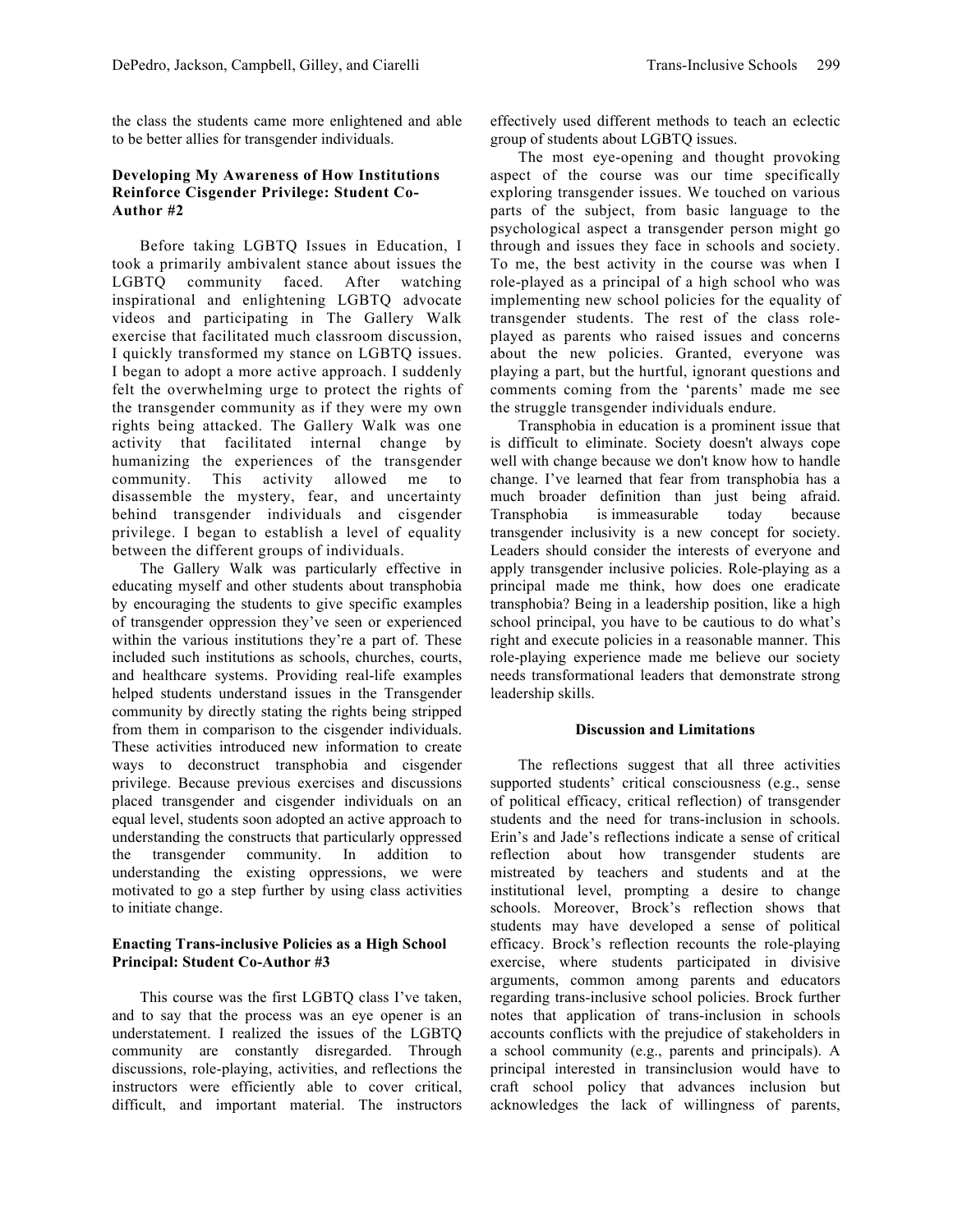teachers, and other stakeholders to accept transinclusive policies.

One challenge that arose in the experience of teaching this undergraduate course was the tendency of the instructor and students to infuse dialogue with political correctness, especially as members of the dominant group—cisgender students enrolled in this course—expressed fear of making offensive comments toward the transgender community and wanted to identify the "right" strategies to foster inclusive environments for transgender students. Moreover, we found that the instructor and students had the tendency to "police" other students during group discussions. For instance, in the discussion on transgender athletes in high schools, some students pointed out the argument that transgender female athletes had an unfair advantage when competing in high school girls' sports teams. Other students responded by verbally attacking their peers, stating that their arguments were ethically wrong. Policing may have prevented some students and the instructor from unpacking their own prejudices toward transgender individuals.

There are multiple reasons for the orientation toward "political correctness" and "policing." One explanation may be the general lack of discussions about gender identity from a social justice perspective in college courses and in their K-12 schooling. In schools throughout the country, there is a dearth of opportunities for students to engage in dialogues about social justice and diversity issues. Another explanation could be that that the instructor and students needed more opportunities to reflect individually about issues concerning transphobia and cisgender privilege, especially after intense class debates. Social justice and diversity educators often recommend opportunities for facilitators and students to debrief after intense discussions on concepts related to diversity, power, and privilege (Griffin & Ouellett, 2007). Debriefing activities, such as an in-class written reflection, provides a space for students to develop empathy and understanding for their peers. For instance, after the heated debate on the inclusion of transgender students in sports teams, the class could have participated in individual written reflection activities in which the instructor and each student could have identified personal beliefs and biases about transgender individuals and reactions to contrasting perspectives on the controversy. Both the instructor and students could have then shared individual reflections with partners, followed by a whole group discussion.

To address political correctness and policing in the classroom, we offer a few more recommendations for students and instructors. First, the instructor and students can create ground rules that provide a safe space for class discussion. In this class, we encouraged each other to *sit in the discomfort*, *that there are no* 

*wrong answers* and *to use "I" statements*. Both faculty and students could remind each other of these expectations during moments of heated debate. Second, we recommend that instructors and students engage with research and data to provide a social context to controversies. For instance, in the principal role playing activity, the instructor and students could begin the activity by presenting data that compares the school experiences (e.g. bullying, mental health, teacher support) of transgender and non-transgender youth from the 2013 GLSEN National School Climate Survey. Data showing the adversities of transgender youth in schools could provide an objective case for changing exclusionary school policies regardless of personal beliefs.

#### **Conclusion**

Educators have to be capable of creating supportive classrooms and schools for all students, especially marginalized youth. This requires professional development and training. At present, educators have few opportunities for training on the issues of transgender students and trans-inclusive school environments, and thus they are ill-equipped to prevent tragedies such as the murder of Lawrence King. The series of activities described in this paper were designed to enhance the critical consciousness of future educators as they learned about cisgender privilege and transphobia, the challenges facing transgender students, and strategies for creating trans-inclusive school environments in their future professional roles. These experiences provided the class with a space to learn how to navigate conflicts with transphobic school adults, students, and parents as they create and enforce trans-inclusive school policies and procedures.

While educator training on transinclusive schools has emerged in recent years (e.g., Gender Spectrum), the inclusion of transgender topics is largely missing from most educator development programs. There is a need for educational leaders and researchers to integrate transgender issues into teacher training. The activities presented in this paper reflect a potential critical consciousness framework that can be applied to the training of future trans-inclusive educators.

#### **References**

- Berven, N. L., & Thomas, K. R. (2004). *Counseling theories and techniques for rehabilitation health professionals*. New York, NY: Springer Publishing Company.
- Blatner, A. (2006). Enacting the new academy: Sociodrama as a powerful tool in higher education. *ReVision: A Journal of Consciousness and Transformation*, *28*(3), 30-35.